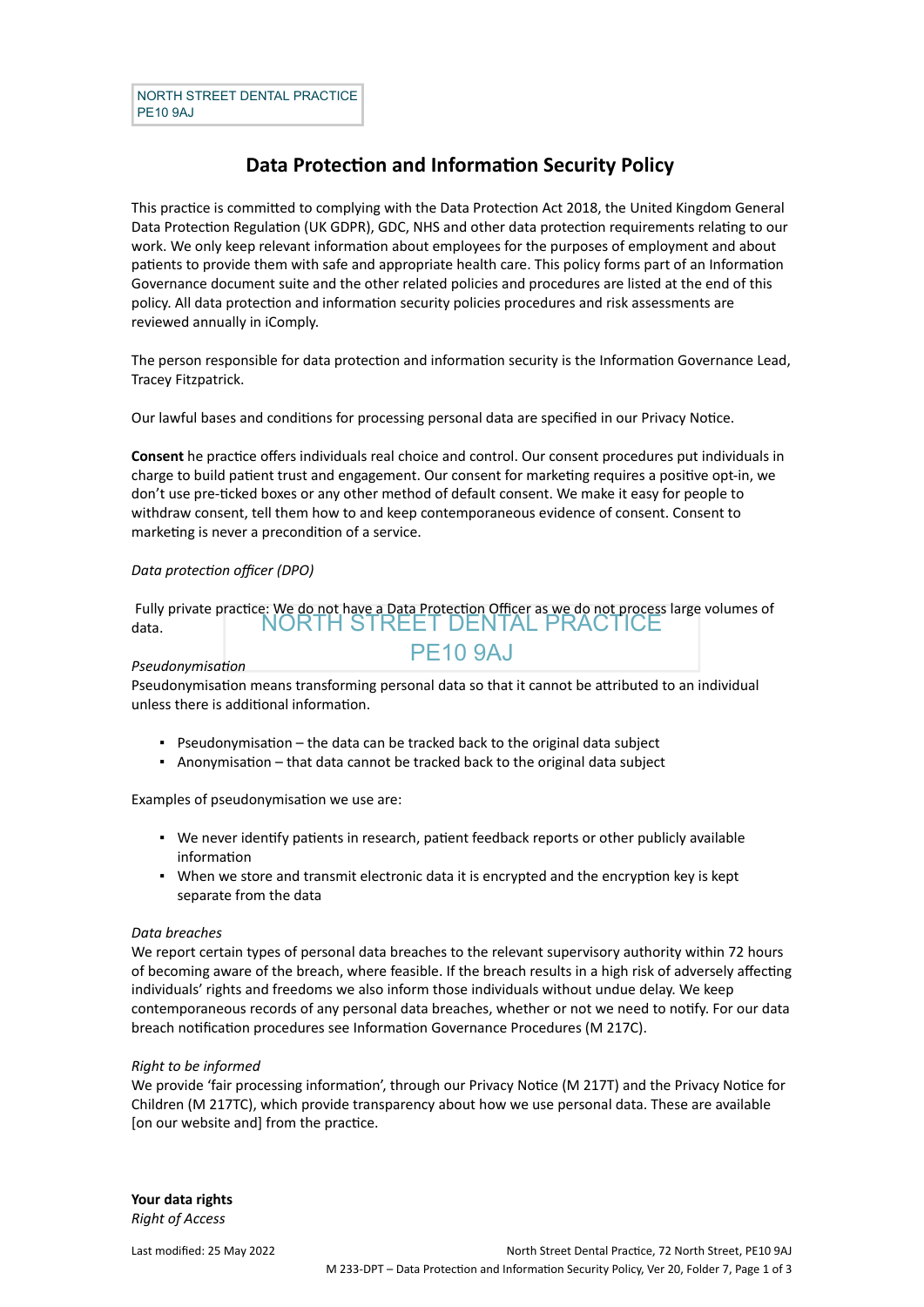NORTH STREET DENTAL PRACTICE PE10 9AJ

Individuals have the right to access their personal data and supplementary information. The right of access allows individuals to be aware of and verify the lawfulness of the processing. If an individual contacts the practice to access their data they will be provided with, as requested:

- Confirmation that their data is being processed
- Access to their personal data
- **•** Any other supplementary information about your rights as found below and in our Privacy Notices.

# *Right to erasure*

The right to erasure is also known as 'the right to be forgotten'. The practice will delete personal data on request of an individual where there is no compelling reason for its continued processing. The right to erasure applies to individuals who are not patients at the practice. If the individual is or has been a patient, the clinical records will be retained according to the retention periods in Record Retention and after the periods stated can be deleted upon request.

# *Right of rectification*

Individuals have the right to have personal data rectified if it is inaccurate or incomplete.

# *Right to restriction*

Individuals have a right to 'block' or suppress the processing of their personal data. If requested we will store their personal data, but stop processing it. We will retain just enough information about the individual to ensure that the restriction is respected in the future.

#### NORTH STREET DENTAL PRACTICE PE10 9AJ *Right to object* Individuals have the right to object to direct marketing and processing for purposes of scientific research and statistics.

# *Data portability*

An individual can request the practice to transfer their data in electronic or in another format.

# *Privacy by design*

We implement technical and organisational measures to integrate data protection into our processing activities. Our data protection and information governance management systems and procedures take Privacy by design as their core attribute to promote privacy and data compliance.

# *Records*

We keep records of processing activities for future reference.

# *Privacy impact assessment*

To identify the most effective way to comply with their data protection obligations and meet individuals' expectations of privacy we review our Privacy Impact Assessment annually.

# *Information security*

Information Governance Procedures includes the following information security procedures:

- Team members follow the 'Staff Confidentiality Code of Conduct', which clarifies their legal duty to maintain confidentiality, to protect personal information and provides guidance on how and when personal or special category data can be disclosed
- How to manage a data breach, including reporting
- A comprehensive set of procedures, risk assessments and activities to prevent the data we hold being accidentally or deliberately compromised and to respond to a breach in a timely manner
- The requirements and responsibilities if team members use personal equipment such as computer, laptop, tablet or mobile phone for practice business